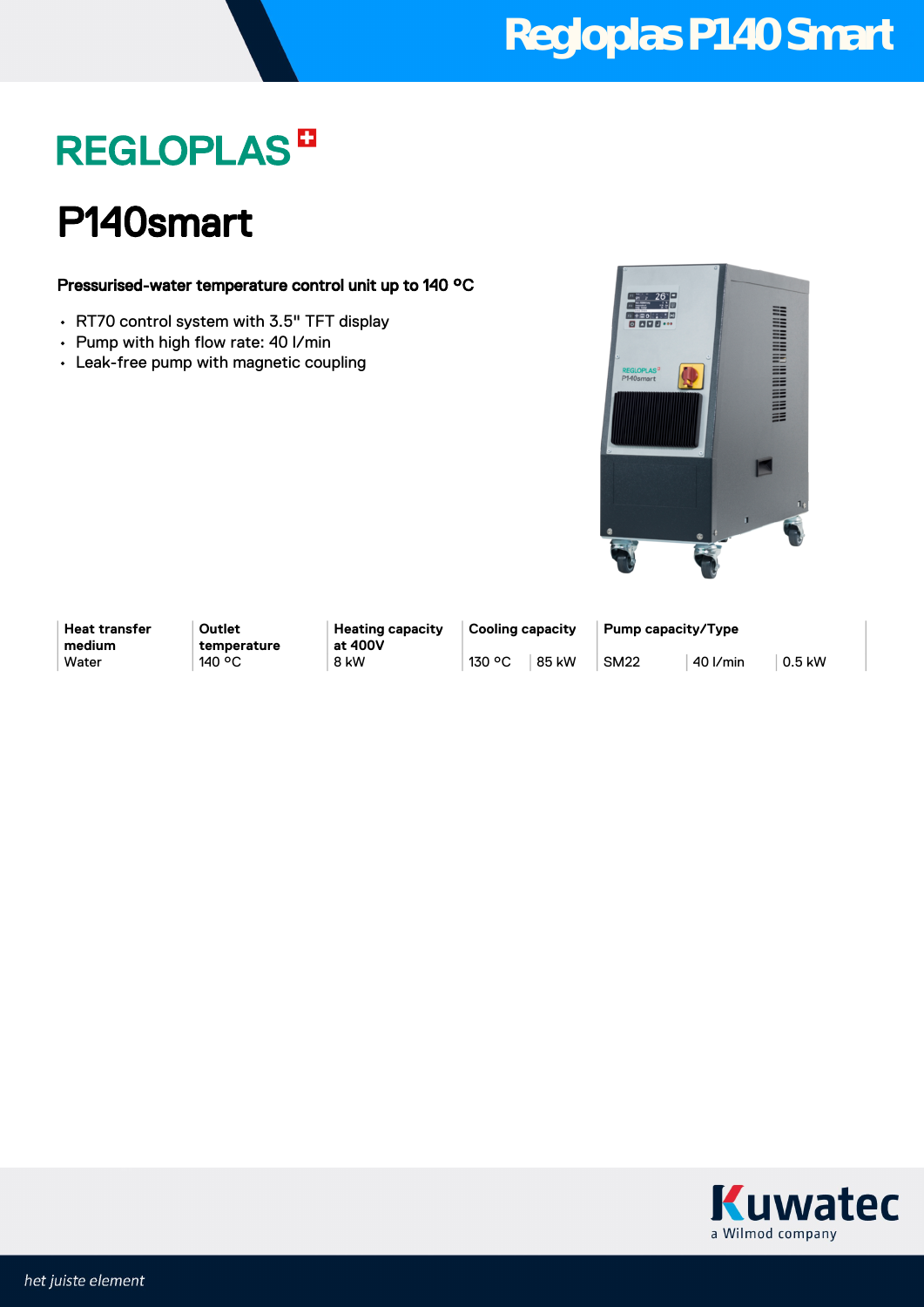# **Regloplas P140 Smart**

| <b>Technical data</b>        |                         |                    |
|------------------------------|-------------------------|--------------------|
| Outlet temperature           |                         |                    |
| max.                         | °C                      | 140                |
| Heat transfer medium         |                         | Water              |
| Filling quantity             | $\overline{1}$          | 1.0                |
| Expansion volume             | $\mathbf{I}$            | $\qquad \qquad -$  |
| Heating capacity at 400V     | kW                      | 8                  |
| <b>Cooling capacity</b>      | kW                      | 85                 |
| Cooler                       |                         | 1K                 |
| at outlet temperature        | °C                      | 130                |
| at cooling water temperature | $\mathrm{^o}\mathrm{C}$ | 20                 |
| Pump capacity/Type           |                         | <b>SM22</b>        |
| Flow rate max.               | I/min                   | 40                 |
| Power consumption            | kW                      | 0.5                |
| Pressure max.                | bar                     | $5.0\,$            |
| <b>Control system</b>        |                         | <b>RT70</b>        |
| Measuring mode (Standard)    |                         | Pt100              |
| <b>Operating voltage</b>     | V/Hz                    | 400 V, 50 Hz, 3 PE |
| Connections                  |                         |                    |
| Outlet/Inlet                 |                         | G1/2"              |
| Cooling water mains          |                         | G1/2"              |
| Degree of protection         |                         | <b>IP40</b>        |
| Dimensions W/H/D             | mm                      | 233/595/746        |
| Weight                       | kg                      | 50                 |
| Color                        | RAL                     | 9006/7016          |
| Ambient temperature          |                         |                    |
| max.                         | °C                      | 40                 |
| Noise level                  | db (A)                  | < 70               |